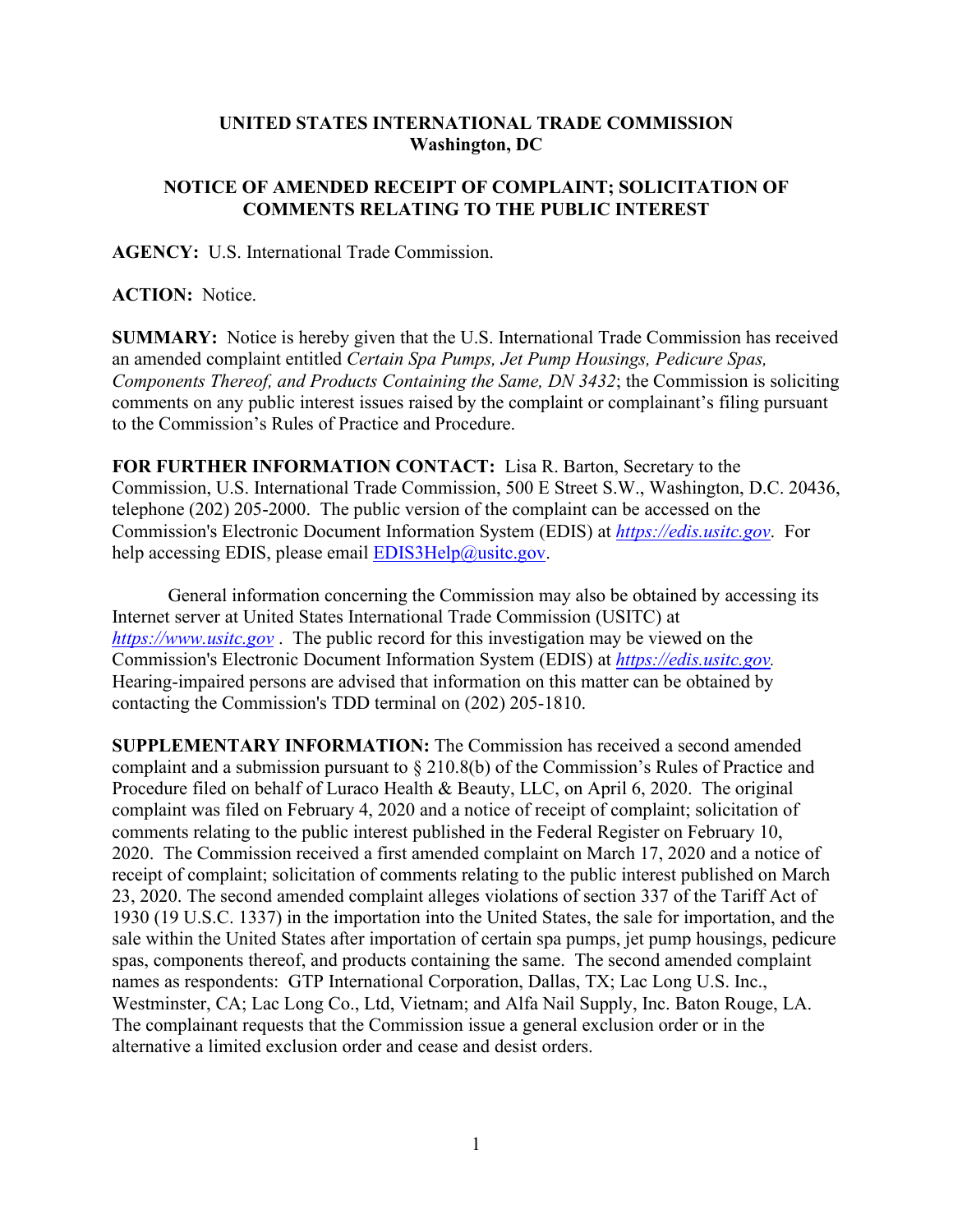Proposed respondents, other interested parties, and members of the public are invited to file comments on any public interest issues raised by the complaint or  $\S 210.8(b)$  filing. Comments should address whether issuance of the relief specifically requested by the complainant in this investigation would affect the public health and welfare in the United States, competitive conditions in the United States economy, the production of like or directly competitive articles in the United States, or United States consumers.

In particular, the Commission is interested in comments that:

- (i) explain how the articles potentially subject to the requested remedial orders are used in the United States;
- (ii) identify any public health, safety, or welfare concerns in the United States relating to the requested remedial orders;
- (iii) identify like or directly competitive articles that complainant, its licensees, or third parties make in the United States which could replace the subject articles if they were to be excluded;
- (iv) indicate whether complainant, complainant's licensees, and/or third party suppliers have the capacity to replace the volume of articles potentially subject to the requested exclusion order and/or a cease and desist order within a commercially reasonable time; and
- (v) explain how the requested remedial orders would impact United States consumers.

Written submissions on the public interest must be filed no later than by close of business, eight calendar days after the date of publication of this notice in the Federal Register. There will be further opportunities for comment on the public interest after the issuance of any final initial determination in this investigation. Any written submissions on other issues must also be filed by no later than the close of business, eight calendar days after publication of this notice in the Federal Register. Complainant may file replies to any written submissions no later than three calendar days after the date on which any initial submissions were due. Any submissions and replies filed in response to this Notice are limited to five (5) pages in length, inclusive of attachments.

Persons filing written submissions must file the original document electronically on or before the deadlines stated above and submit 8 true paper copies to the Office of the Secretary by noon the next day pursuant to § 210.4(f) of the Commission's Rules of Practice and Procedure (19 CFR 210.4(f)). Submissions should refer to the docket number ("Docket No. 3432") in a prominent place on the cover page and/or the first page. (*See* Handbook for Electronic Filing Procedures, **Electronic Filing Procedures**<sup>[1](#page-1-0)</sup>). Persons with questions regarding filing should contact the Secretary (202-205-2000).

<span id="page-1-0"></span><sup>1</sup> Handbook for Electronic Filing Procedures: